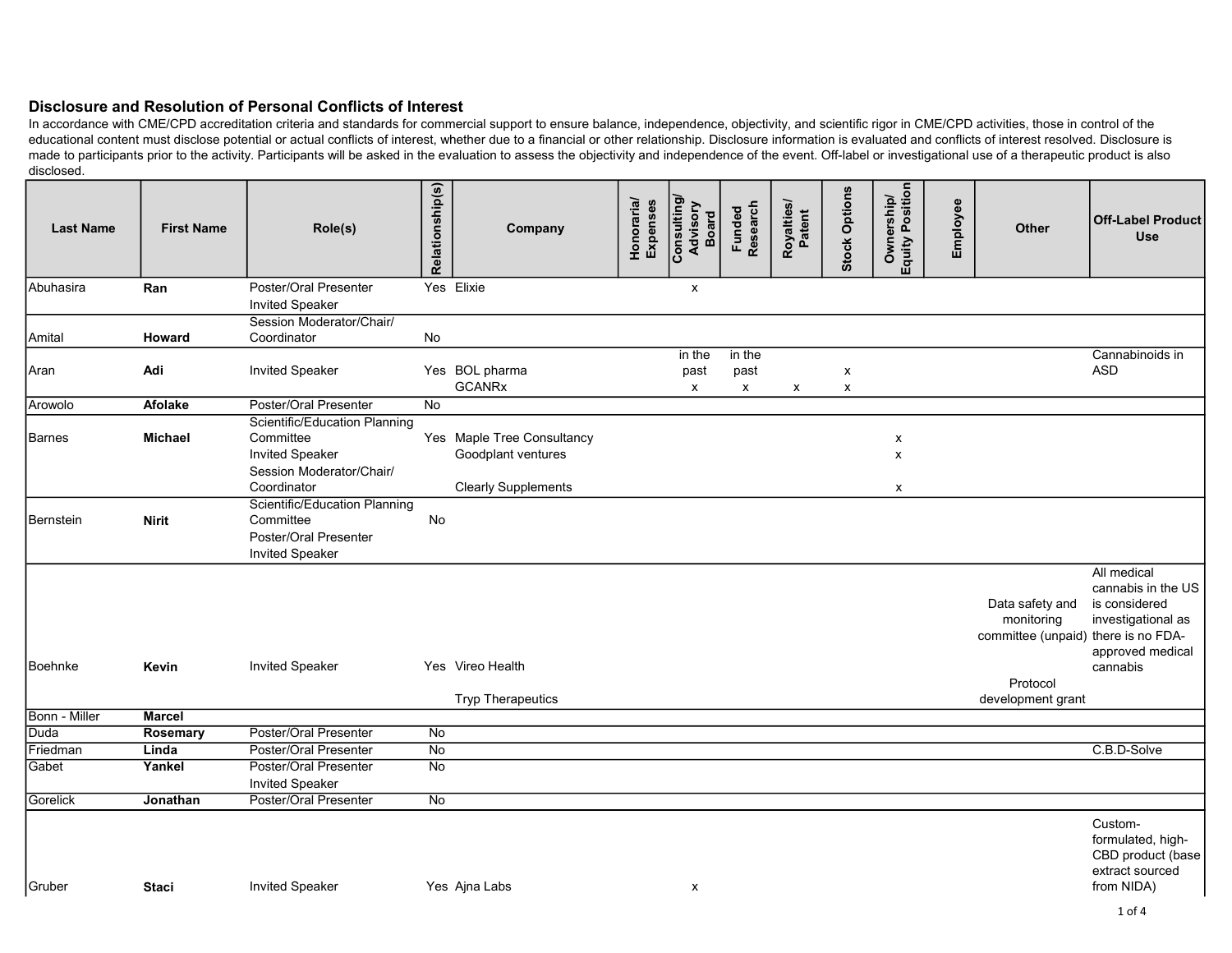|              |                |                                 | Greenwich                 |                           |                           |                    |                           |                    |                    |              |                         |                         |
|--------------|----------------|---------------------------------|---------------------------|---------------------------|---------------------------|--------------------|---------------------------|--------------------|--------------------|--------------|-------------------------|-------------------------|
|              |                |                                 | <b>Biosciences</b>        |                           | $\pmb{\mathsf{x}}$        |                    |                           |                    |                    |              |                         |                         |
|              |                |                                 | Foria/Praxis              |                           |                           |                    |                           |                    |                    |              |                         |                         |
|              |                |                                 | Ventures                  |                           |                           | X                  |                           |                    |                    |              |                         |                         |
|              |                |                                 | Charlotte's Web           |                           |                           | $\pmb{\mathsf{x}}$ |                           |                    |                    |              |                         |                         |
|              |                |                                 | <b>Harvard Health</b>     |                           |                           |                    |                           |                    |                    |              |                         |                         |
|              |                |                                 | Publications              |                           |                           |                    |                           |                    |                    |              | <b>Medical Editor</b>   |                         |
| <b>Habib</b> | George         | Poster/Oral Presenter           | No                        |                           |                           |                    |                           |                    |                    |              |                         |                         |
|              |                | Scientific/Education Planning   |                           |                           |                           |                    |                           |                    |                    |              |                         |                         |
| Hergenrather | Jeffrey        | Committee                       | Yes Regen West            |                           |                           |                    |                           |                    | $\pmb{\mathsf{x}}$ |              |                         |                         |
|              |                | <b>Invited Speaker</b>          |                           |                           |                           |                    |                           |                    |                    |              |                         |                         |
|              |                | Session Moderator/Chair/        |                           |                           |                           |                    |                           |                    |                    |              |                         |                         |
|              |                | Coordinator                     |                           |                           |                           |                    |                           |                    |                    |              |                         |                         |
| Isralowitz   | Richard        | <b>Invited Speaker</b>          | $\overline{No}$           |                           |                           |                    |                           |                    |                    |              |                         |                         |
|              |                |                                 |                           |                           |                           |                    |                           |                    |                    |              |                         | <b>Medical Cannabis</b> |
|              |                |                                 |                           |                           |                           |                    |                           |                    |                    |              |                         | is always off-label     |
|              |                |                                 |                           |                           |                           |                    |                           |                    |                    |              |                         | use for all             |
| Kogan        | <b>Mikhail</b> | <b>Invited Speaker</b>          | No                        |                           |                           |                    |                           |                    |                    |              |                         | indications in USA      |
|              |                |                                 |                           |                           |                           |                    |                           |                    |                    |              | X Co-founder and        |                         |
| Kurek        | <b>Itzhak</b>  | Invited Speaker                 | Yes Cannformatics, Inc    |                           |                           |                    | $\boldsymbol{\mathsf{x}}$ |                    |                    | $x \times x$ | CEO                     |                         |
| Levy         | <b>Simon</b>   | <b>Invited Speaker/ Faculty</b> | $\overline{N_{0}}$        |                           |                           |                    |                           |                    |                    |              |                         |                         |
|              |                |                                 | <b>Greenleaf Medical</b>  |                           |                           |                    |                           |                    |                    |              |                         |                         |
| MacCallum    | Caroline       | <b>Invited Speaker</b>          | Yes Clinic                |                           |                           |                    |                           |                    |                    |              | <b>Medical Director</b> |                         |
|              |                |                                 | <b>Translational Life</b> |                           |                           |                    |                           |                    |                    |              |                         |                         |
|              |                |                                 | Sciences                  |                           |                           |                    |                           |                    | X                  |              |                         |                         |
|              |                |                                 | The Green Organic         |                           |                           |                    |                           |                    |                    |              | Independent             |                         |
|              |                |                                 | Dutchman                  |                           |                           |                    |                           | $\pmb{\mathsf{X}}$ |                    |              | Director                |                         |
|              |                |                                 | PreveCeutical             |                           |                           |                    |                           |                    |                    |              |                         |                         |
|              |                |                                 | Medical                   |                           | $\boldsymbol{\mathsf{x}}$ |                    |                           | $\pmb{\mathsf{X}}$ |                    |              |                         |                         |
|              |                |                                 | Syqe Medical              |                           | $\pmb{\mathsf{X}}$        |                    |                           |                    |                    |              |                         |                         |
|              |                |                                 | Andira Medical            |                           | $\pmb{\chi}$              |                    |                           | $\pmb{\mathsf{X}}$ |                    |              |                         |                         |
|              |                |                                 | <b>Active Patch</b>       |                           |                           |                    |                           |                    |                    |              |                         |                         |
|              |                |                                 | Technologies              |                           | $\pmb{\mathsf{x}}$        |                    |                           | $\pmb{\mathsf{x}}$ |                    |              |                         |                         |
|              |                |                                 | Dosist                    |                           | $\boldsymbol{\mathsf{x}}$ |                    |                           | $\pmb{\mathsf{x}}$ |                    |              |                         |                         |
|              |                |                                 | Strainprint               |                           | $\pmb{\chi}$              |                    |                           | $\pmb{\mathsf{X}}$ |                    |              |                         |                         |
|              |                |                                 | Spectrum                  |                           |                           |                    |                           |                    |                    |              |                         |                         |
|              |                |                                 | Therapeutics              | $\boldsymbol{\mathsf{x}}$ |                           |                    |                           |                    |                    |              |                         |                         |
|              |                |                                 | Emerald                   |                           |                           |                    |                           |                    |                    |              |                         |                         |
|              |                |                                 | Therapeutics              | X                         |                           |                    |                           |                    |                    |              |                         |                         |
|              |                |                                 | Tilray                    | $\pmb{\mathsf{x}}$        |                           |                    |                           |                    |                    |              |                         |                         |
|              |                |                                 | Aurora                    | X                         |                           |                    |                           |                    |                    |              |                         |                         |
|              |                |                                 | Aleafia                   | $\pmb{\chi}$              |                           |                    |                           |                    |                    |              |                         |                         |
|              |                |                                 | <b>Numinus</b>            |                           | $\boldsymbol{\mathsf{x}}$ |                    |                           |                    |                    |              |                         |                         |
|              |                |                                 |                           |                           |                           |                    |                           |                    |                    |              |                         |                         |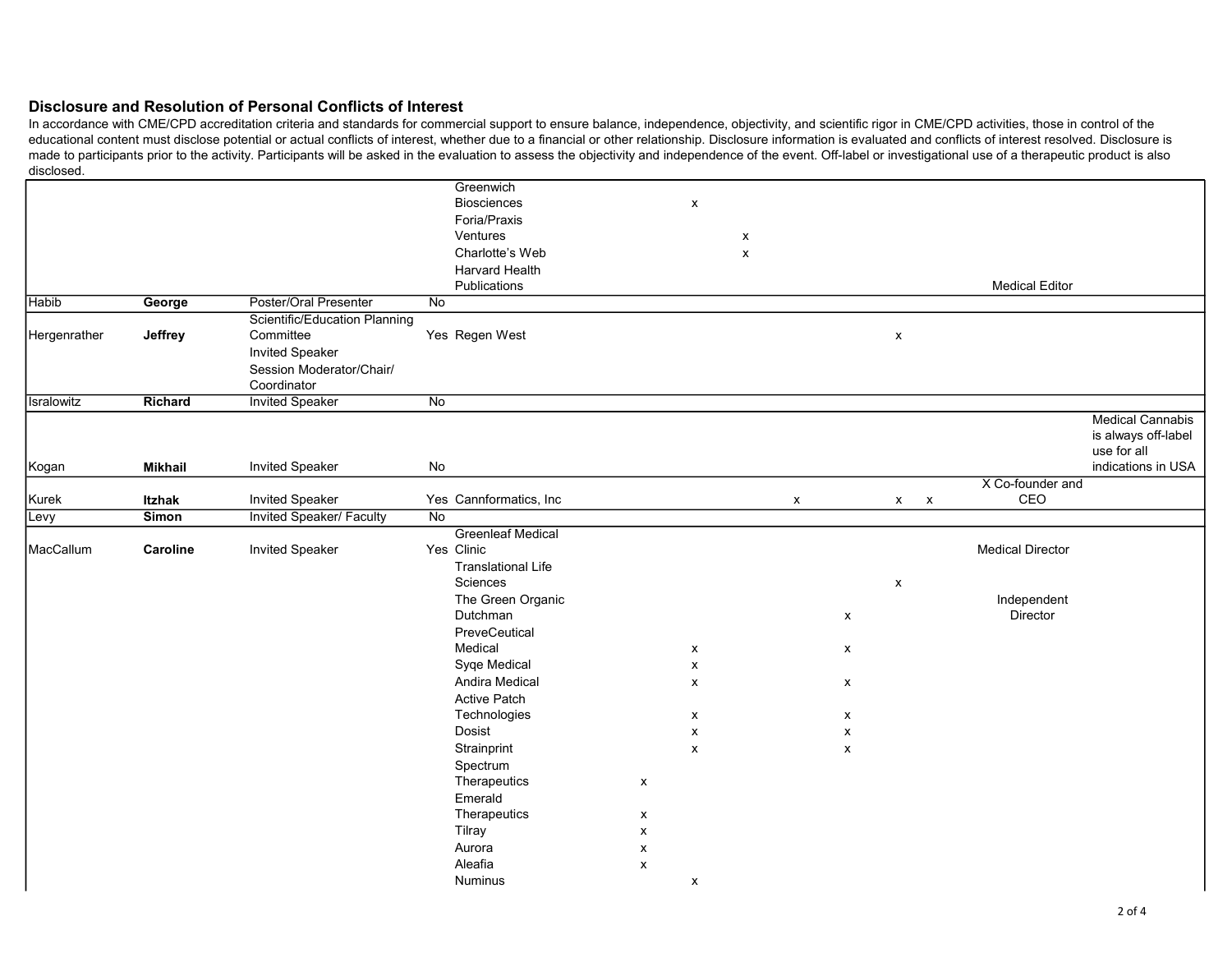|                    |                |                               |                    | Scientus Pharma                 |              |                    |                    |                    |                           |                    |                    |                     |
|--------------------|----------------|-------------------------------|--------------------|---------------------------------|--------------|--------------------|--------------------|--------------------|---------------------------|--------------------|--------------------|---------------------|
|                    |                |                               |                    |                                 |              | $\pmb{\mathsf{x}}$ |                    |                    |                           |                    |                    |                     |
|                    |                |                               |                    | <b>True Leaf</b>                |              | $\pmb{\mathsf{X}}$ |                    |                    |                           |                    |                    |                     |
|                    |                |                               |                    | Resolve Digital                 |              |                    |                    |                    |                           |                    |                    |                     |
|                    |                |                               |                    | Health                          |              | X                  |                    |                    |                           |                    |                    |                     |
|                    |                | Scientific/Education Planning |                    | <b>InMed</b>                    |              |                    |                    |                    |                           |                    |                    |                     |
| Maccarrone         | <b>Mauro</b>   | Committee                     |                    | Yes Pharmaceuticals             |              | $\pmb{\mathsf{x}}$ |                    |                    |                           |                    |                    |                     |
|                    |                |                               |                    | Hoffmann-La Roche               |              |                    | X                  |                    |                           |                    |                    |                     |
|                    |                |                               |                    |                                 |              |                    |                    |                    |                           |                    |                    | Cannabis as part    |
| Malnick            | <b>Stephen</b> |                               | No                 |                                 |              |                    |                    |                    |                           |                    |                    | of a therapy of IBD |
| McNabb             | <b>Marion</b>  | <b>Invited Speaker</b>        |                    | Yes CannabisBPO                 |              | $\pmb{\times}$     |                    |                    |                           |                    |                    |                     |
|                    |                |                               |                    |                                 |              |                    |                    |                    |                           |                    |                    |                     |
|                    |                |                               |                    | <b>MA Cannabis Advisory</b>     |              |                    |                    |                    |                           |                    |                    |                     |
|                    |                |                               |                    | Board to the Cannabis           |              |                    |                    |                    |                           |                    |                    |                     |
|                    |                |                               |                    | <b>Control Commission</b>       |              | $\pmb{\times}$     |                    |                    |                           |                    |                    |                     |
|                    |                |                               |                    | <b>CCOE Study Research</b>      |              |                    |                    |                    |                           |                    |                    |                     |
|                    |                |                               |                    | Sponsors                        |              |                    | X                  |                    |                           |                    |                    |                     |
|                    |                |                               |                    | 510 Innovations, LLC            | $\mathsf{x}$ |                    |                    |                    |                           | X                  |                    |                     |
| <b>I</b> Mechoulam | Raphael        |                               | $\overline{N}$     |                                 |              |                    |                    |                    |                           |                    |                    |                     |
| Mechtler           | Laszlo         | Poster/Oral Presenter         |                    | Yes Currax Pharmaceuticals      |              | X                  |                    |                    |                           |                    |                    |                     |
|                    |                |                               |                    | The Harry Dent Family           |              |                    |                    |                    |                           |                    |                    |                     |
|                    |                |                               |                    | Foundation                      |              |                    | X                  |                    |                           |                    |                    |                     |
|                    |                |                               |                    | Jushi Co.                       |              | X                  |                    |                    |                           | $\pmb{\mathsf{x}}$ |                    |                     |
|                    |                |                               |                    | <b>Biohaven Pharmaceuticals</b> |              | X                  | x                  |                    |                           |                    |                    |                     |
|                    |                |                               |                    | Amgen / Novartis                |              | $\pmb{\times}$     | $\pmb{\times}$     |                    |                           |                    |                    |                     |
|                    |                |                               |                    | Abbvie / Allergan               |              | $\pmb{\mathsf{x}}$ | X                  |                    |                           |                    |                    |                     |
|                    |                |                               |                    | <b>Lundbeck Pharmaceuticals</b> |              |                    | $\pmb{\mathsf{x}}$ |                    |                           |                    |                    |                     |
|                    |                | Scientific/Education Planning |                    |                                 |              |                    |                    |                    |                           |                    |                    |                     |
| Meiri              | <b>David</b>   | Committee                     |                    | Yes Cannasoul LTD               |              |                    |                    |                    |                           | $\pmb{\mathsf{X}}$ |                    |                     |
|                    |                | <b>Invited Speaker</b>        |                    |                                 |              |                    |                    |                    |                           |                    |                    |                     |
| Messina            | Giuseppina     | Poster/Oral Presenter         | $\overline{N_{0}}$ |                                 |              |                    |                    |                    |                           |                    |                    |                     |
| Reznik             | Ilya           | Invited Speaker/ Faculty      | $\overline{N}$     |                                 |              |                    |                    |                    |                           |                    |                    |                     |
|                    |                |                               |                    |                                 |              |                    |                    |                    |                           |                    | Partner in         |                     |
| Russo              | Ethan          | <b>Invited Speaker</b>        |                    | Yes Endocanna Health            |              | X                  |                    |                    |                           |                    | diagnostic testing |                     |
| Santander          |                |                               |                    |                                 |              |                    |                    |                    |                           |                    |                    |                     |
| Gonzalez           | Sandra         | Poster/Oral Presenter         | No                 |                                 |              |                    |                    |                    |                           |                    |                    |                     |
| Schachter          | Leora          | <b>Invited Speaker</b>        | $\overline{N}$     |                                 |              |                    |                    |                    |                           |                    |                    |                     |
| Shohami            | <b>Esther</b>  | <b>Invited Speaker</b>        | No                 |                                 |              |                    |                    |                    |                           |                    |                    |                     |
| Tam                | Yossi          | <b>Invited Speaker</b>        |                    | Yes EPM                         |              | X                  | $\mathsf{x}$       | $\pmb{\chi}$       | $\boldsymbol{\mathsf{x}}$ |                    |                    |                     |
|                    |                | Session Moderator/Chair/      |                    |                                 |              |                    |                    |                    |                           |                    |                    |                     |
|                    |                | Coordinator                   |                    | <b>CiiTECH Labs</b>             |              |                    |                    |                    | X                         | $\pmb{\mathsf{x}}$ |                    |                     |
|                    |                |                               |                    | Canonic                         |              | X                  |                    |                    | x                         |                    |                    |                     |
|                    |                |                               |                    | Sci Sparc                       |              | X                  |                    |                    |                           |                    |                    |                     |
|                    |                |                               |                    | BioNanoSim                      |              | $\pmb{\times}$     |                    |                    | X                         |                    |                    |                     |
|                    |                |                               |                    |                                 |              |                    | X                  | $\pmb{\mathsf{x}}$ |                           |                    |                    |                     |